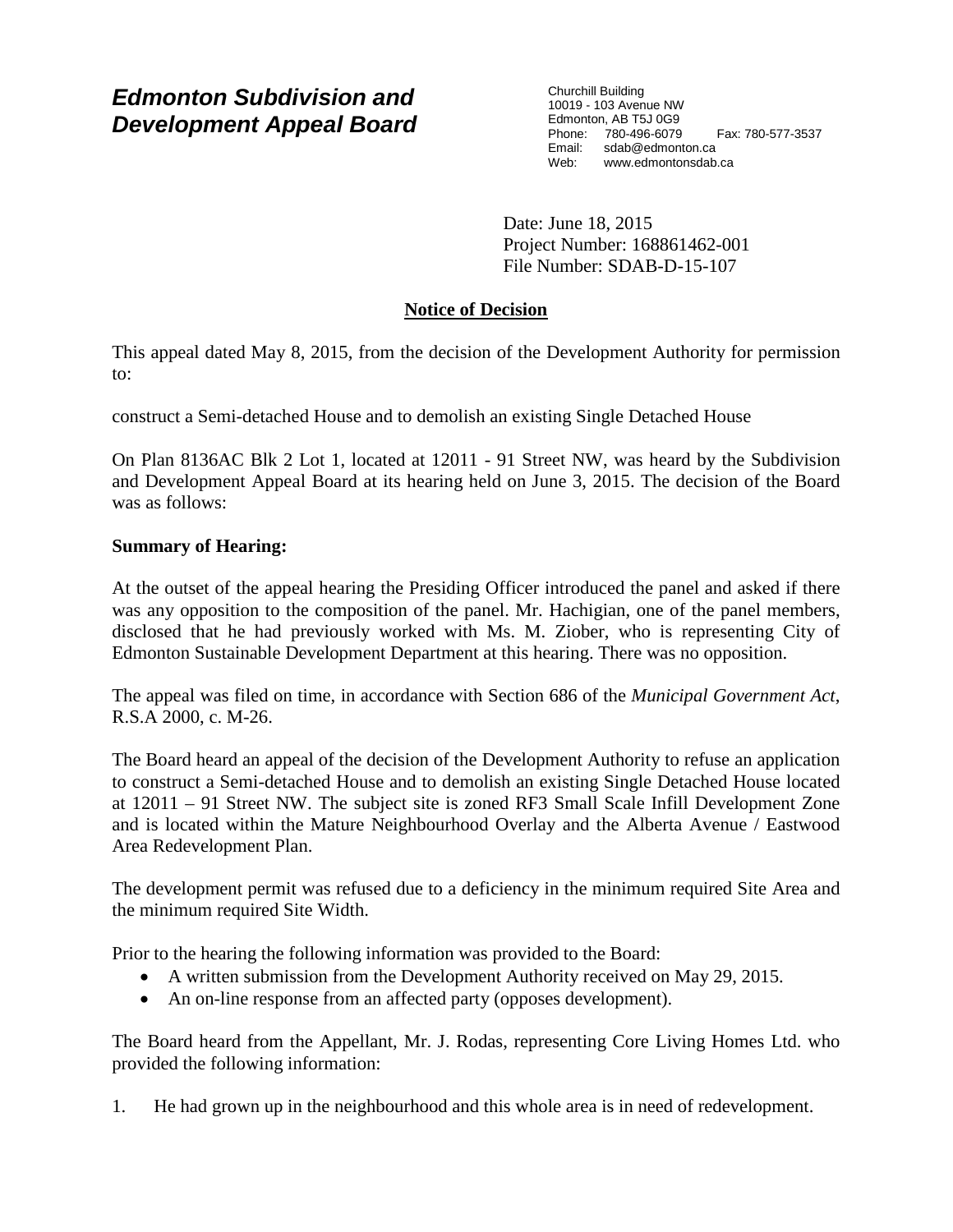- 2. The Site area requirement for Semi-detached housing in the RF3 Small Scale Infill Development Zone is a minimum of 442.2 square metres and he is requesting a variance to allow a Site area of 356.18 square metres.
- 3. He provided photographic evidence, marked "Exhibit A", of similar developments with Site areas ranging from 313.2 square metres to 367 square metres. These photos included three duplexes located at 12028, 12027 and 12028 - 91 Street.
- 4. The proposed two storey Semi-detached House is intended to provide affordable housing within the Alberta Avenue area.
- 5. The neighbours on the two adjacent properties are very supportive of the proposed development.
- 6. He discussed the proposed development with affected property owners and documentation, marked "Exhibit B", was submitted indicating support from 26 of 28 neighbours within the 60 metre notification area. Of the remaining two, one owner was opposed and one owner did not speak English.
- 7. The individual who was opposed was concerned because the existing duplexes adjacent to her property cause parking issues. He is proposing a double car garage with two tandem parking stalls to address the parking requirements.
- 8. He is planning on selling these units and they are not intended to be rental properties.
- 9. There is a hardship associated with the property. When the original plan was developed most of the lots in the area were 10 metres wide but his lot is only 9.81 metres wide at the front and 9.63 metres wide at the back.

Mr. Rodas provided the following responses to questions:

- 1. His blockface Setback is in line with the other properties on the street.
- 2. The development application for the garage has already been submitted to the City of Edmonton Sustainable Development Department.

The Board heard from Ms. M. Ziober representing the City of Edmonton Sustainable Development Department who provided the following information:

- 1. The proposed development is a Permitted Use in the RF3 Small Scale Infill Development Zone.
- 2. The deficiency in the Site area is 86.02 square metres. (442.2 square metres is the minimum required).
- 3. She felt there was no hardship associated with this Site.
- 4. She could not confirm that the properties shown in "Exhibit A" located on 91 Street were duplexes. In her opinion they looked like Single Detached Houses. She indicated that a number of the properties shown in "Exhibit A" are outside of the 91 Street area.
- 5. The housing stock on this street and the immediate area are small bungalows. Duplex redevelopment in this neighbourhood is a concern to neighbours and any development has to be sensitive in nature and scale to the character of the community as per the Mature Neighbourhood Overlay.
- 6. Two out of three proposals that have come before Development Authority in this area had been refused.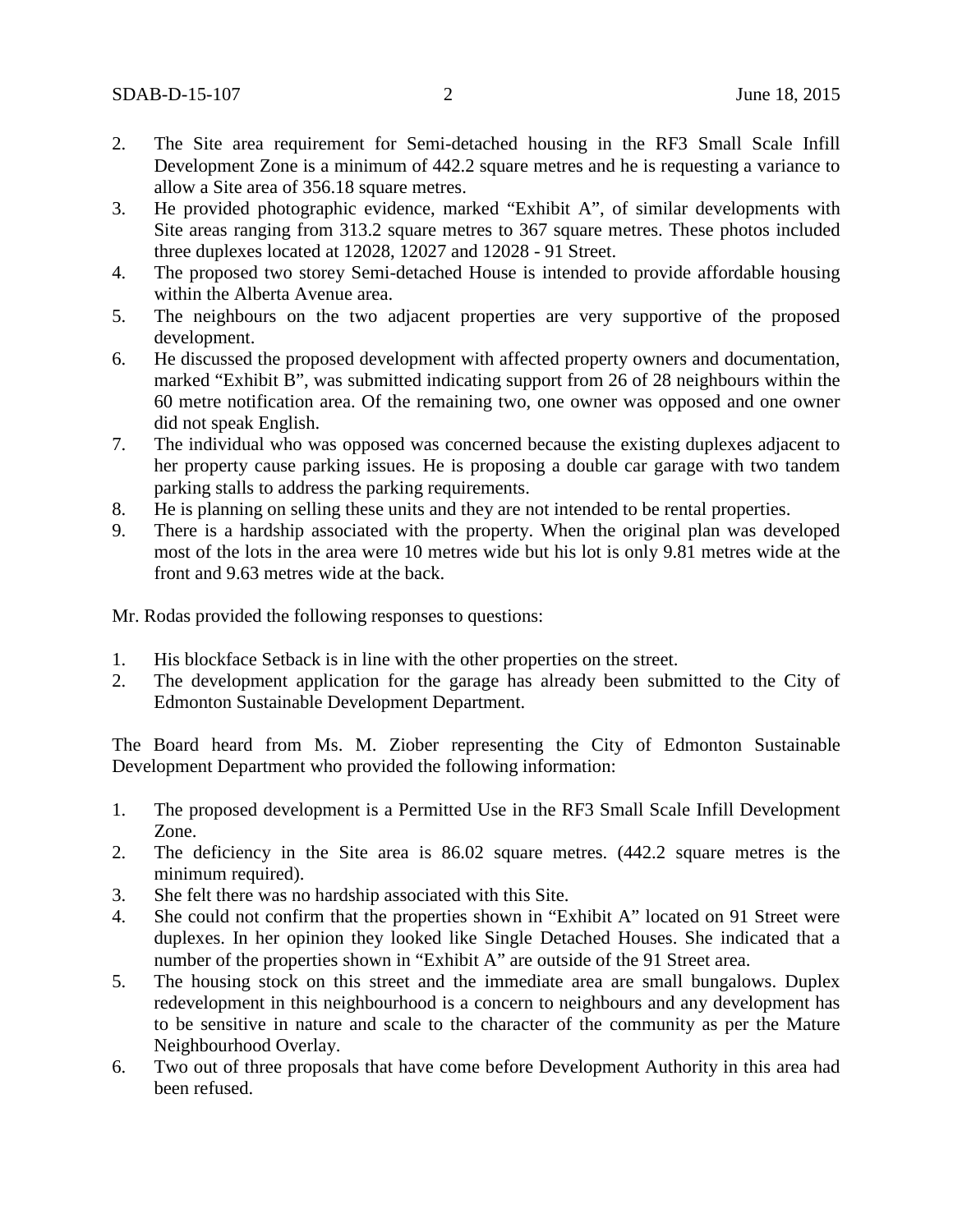- 7. She referenced the Alberta Avenue / Eastwood Area Redevelopment Plan (ARP), marked "Exhibit C":
	- a. It contains general guidelines associated with limiting intensifications one block north and south of 119 Avenue and 117 Avenue.
	- b. The need to monitor the redevelopment of single family developments to duplexes and apartments is discussed.
	- c. Page 29 indicates that duplex redevelopment is a primary concern to area residents because this leads to a gradual change of the area's character.
	- d. Paragraph 1, Page 30 recognizes the need to allow some duplex development in the area to help replace deteriorating housing that is beyond repair.

Ms. Ziober provided the following responses to questions:

- 1. The regulation requiring a Site area of 442.2 square metres was developed by the infill implementation team.
- 2. She confirmed that the proposed development had the appropriate outdoor amenity area of 4 metres by 4 metres.
- 3. Infills must address the concern of existing housing stock. Allowing Semi-detached Housing with a deficiency in Site area of 19.5 percent or 86.02 square metres was out of character with other housing stock on this block.
- 4. A good attempt had been made to meet all of the required Setbacks.
- 5. She feels a Single Family Dwelling with a suite would be more suited for this property.

Mr. Rodas made the following points in rebuttal:

- 1. He made a definitive effort to speak with all the people within the 60 metre notification radius and felt that he had strong support as demonstrated in "Exhibit B".
- 2. He referenced one of the photos in "Exhibit A" (12026 91 Street) and pointed out it has two mailboxes; therefore, he felt it was a duplex.
- 3. The Development Officer had mentioned two development permit refusals but a future appeal had provided variances to allow these developments.
- 4. The house in question being demolished was built in 1912.
- 5. The proposed development would be 2,150 square feet.
- 6. Both adjacent neighbours are supportive of the development.
- 7. He had included the porches of the two adjacent neighbours when calculating the block face measurement. He felt his proposed development was in alignment with these adjacent properties if the porches were included.

## **Decision:**

The appeal is ALLOWED and the decision of the Development Authority is REVOKED. The development is GRANTED as applied for to the Development Authority.

In granting the development the following variances to the *Edmonton Zoning Bylaw* are allowed: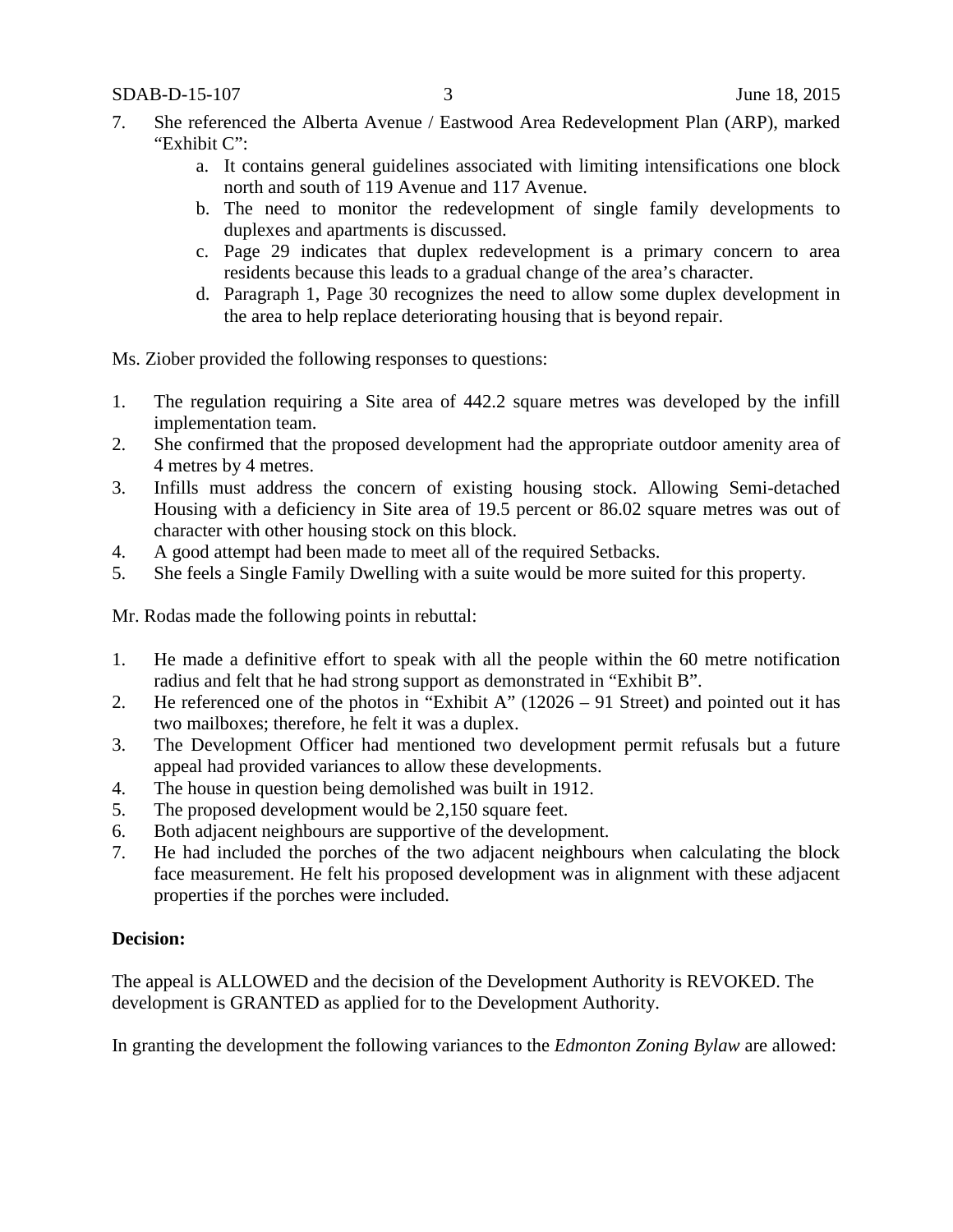- 1. A variance of 86.02 square metres to the minimum required Site Area of 442.2 square metres.
- 2. A variance of 0.37 metres to the minimum required Site Width of 10 metres required where dwellings are arranged along the depth of the site.

### **Reasons for Decision:**

The Board finds the following:

- 1. Semi-detached Housing is a Permitted Use in the RF3 Small Scale Infill Development Zone, Section 140.2(8) of the *Edmonton Zoning Bylaw*.
- 2. The Board notes that while a substantial deficiency in the required Site area exists, the proposed development does meet the Site Coverage requirement for the Principal Building and conforms to all of the Setback requirements.
- 3. The Board notes that while there is no other Semi-detached Housing on this block there are three other multi-family developments in the form of Duplexes.
- 4. The Board notes the very extensive community consultation, which provides support for the proposed development.
- 5. The Board notes the letter of opposition; however the proposed development complies with all of the parking requirements and the all of the building regulations of the RF3 Small Scale Infill Development Zone and the Mature Neighbourhood Overlay.
- 6. The Board notes that the proposed development is consistent with the requirements of the Municipal Development Plan *"The Way We Grow"*, *Policy 3.1.1.2 and Policy 4.4.1.1 which calls for the increased densification and the provision of a variety of housing styles.*
- 7. The Board finds that the proposed development will not unduly interfere with the amenities of the neighbourhood nor materially interfere with or affect the use, enjoyment or value of neighbouring parcels of land.

#### **Important Information for the Applicant/Appellant**

- 1. This is not a Building Permit. A Building Permit must be obtained separately from the Sustainable Development Department, located on the  $5<sup>th</sup>$  Floor, 10250 – 101 Street, Edmonton.
- 2. Obtaining a Development Permit does not relieve you from complying with:
	- a) the requirements of the *Edmonton Zoning Bylaw*, other than those requirements have been relaxed or varied by a decision of the Subdivision and Development Appeal Board,
	- b) the requirements of the *Alberta Safety Codes Act*,
	- c) the *Alberta Regulation 204/207 – Safety Codes Act – Permit Regulation*,
	- d) the requirements of any other appropriate federal, provincial or municipal legislation,
	- e) the conditions of any caveat, covenant, easement or other instrument affecting a building or land.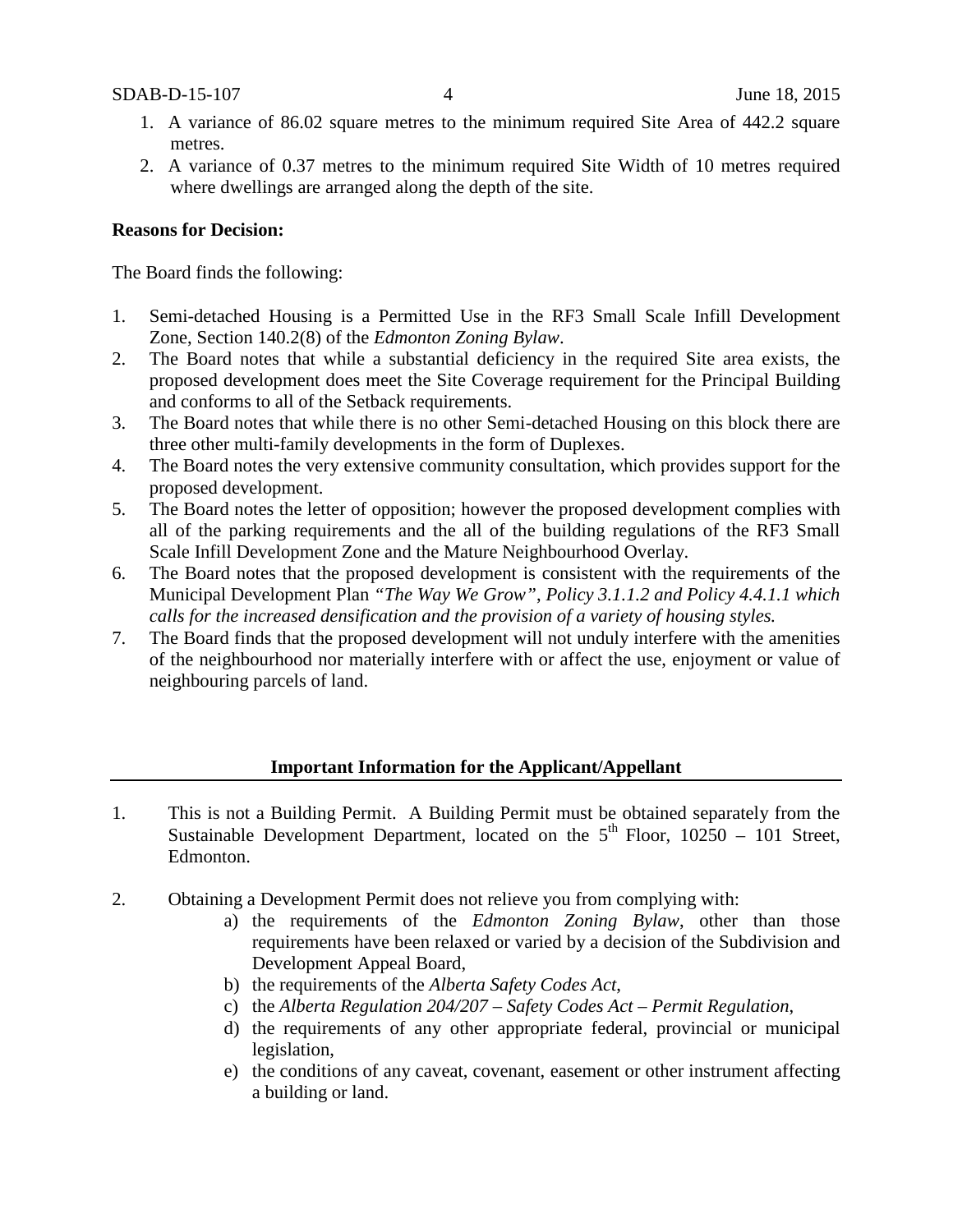- 3. When an application for a Development Permit has been approved by the Subdivision and Development Appeal Board, it shall not be valid unless and until any conditions of approval, save those of a continuing nature, have been fulfilled.
- 4. A Development Permit will expire in accordance to the provisions of Section 22 of the *Edmonton Zoning Bylaw, Bylaw 12800*, as amended.
- 5. This decision may be appealed to the Alberta Court of Appeal on a question of law or jurisdiction under Section 688 of the *Municipal Government Act*, R.S.A. 2000, c. M-26. If the Subdivision and Development Appeal Board is served with notice of an application for leave to appeal its decision, such notice shall operate to suspend the Development Permit.
- 6. When a decision on a Development Permit application has been rendered by the Subdivision and Development Appeal Board, the enforcement of that decision is carried out by the Sustainable Development Department, located on the 5th Floor, 10250 – 101 Street, Edmonton.

*NOTE: The City of Edmonton does not conduct independent environmental checks of land within the City. If you are concerned about the stability of this property for any purpose, you should conduct your own tests and reviews. The City of Edmonton, when issuing a development permit, makes no representations and offers no warranties as to the suitability of the property for any purpose or as to the presence or absence of any environmental contaminants on the property.*

> Mr. N. Somerville, Presiding Officer Subdivision and Development Appeal Board

Date: June 18, 2015 Project Number: 169534562-001 File Number: SDAB-D-15-108

#### **Notice of Decision**

This appeal dated May 8, 2015, from the decision of the Development Authority for permission to:

construct exterior alterations to a Single Detached House (Driveway extension)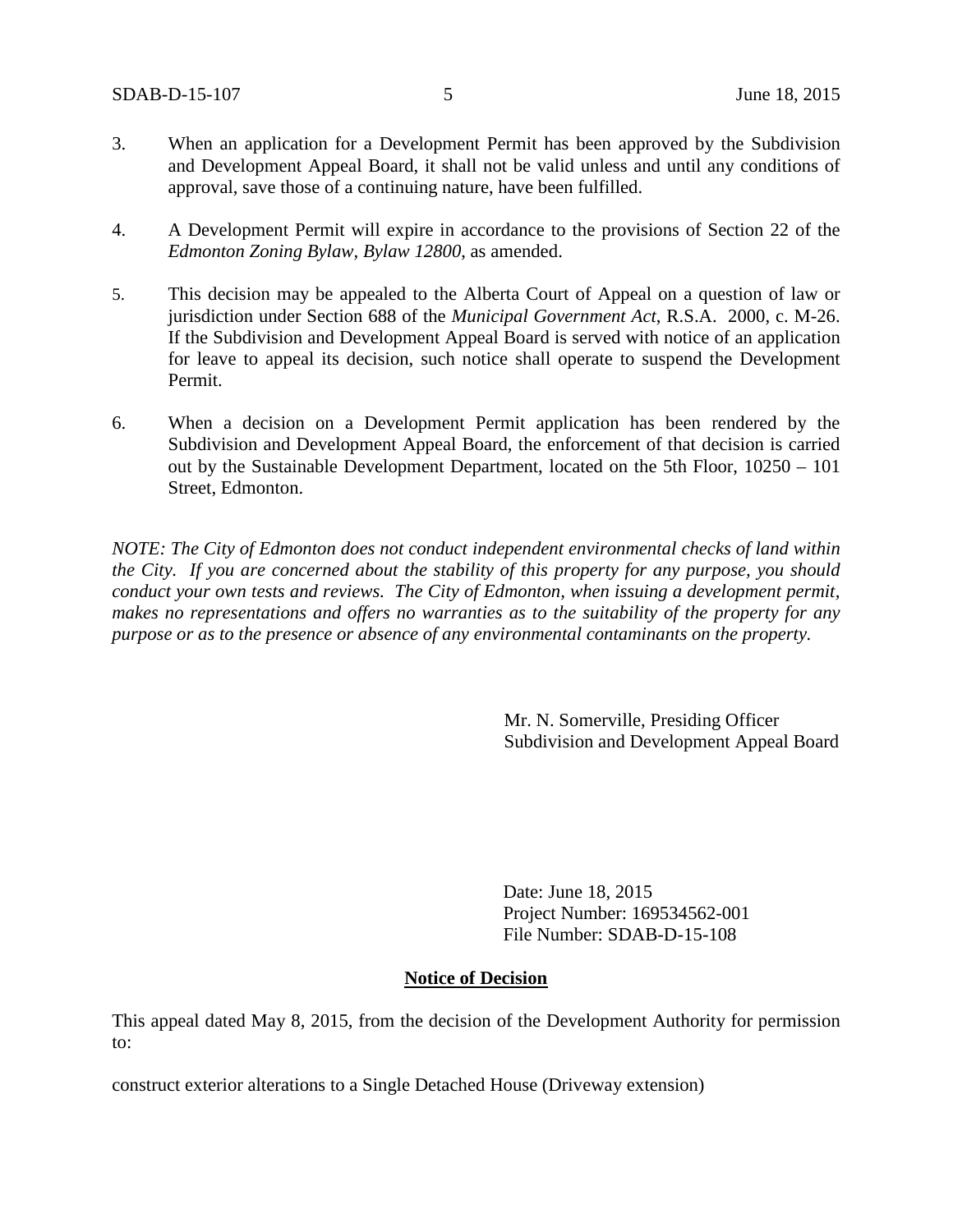#### SDAB-D-15-108 2 June 18, 2015

On Plan 9022896 Blk 17 Lot 96, located at 4320 - 21 Avenue NW, was heard by the Subdivision and Development Appeal Board at its hearing held on June 3, 2015. The decision of the Board was as follows:

### **Summary of Hearing:**

At the outset of the appeal hearing, the Presiding Officer confirmed with the parties in attendance that there was no opposition to the composition of the panel.

The Presiding Officer first addressed the issue of jurisdiction and whether the appeal was filed within the allowable 14-day appeal period, pursuant to Section 686 of the *Municipal Government Act,* R.S.A. 2000, c M-26 (the "MGA").

The Board notes there was a letter from Canada Post on file indicating that the delivery date of the Notice of Refusal was April 27, 2015. The Appeal date was May 8, 2015, which is within the required 14 day time frame.

#### MOTION:

That the Board assumes jurisdiction pursuant to Section 686(1)(a)(i) of the *MGA.*

The Board heard an appeal of the decision of the Development Authority to refuse an application to construct exterior alterations to a Single Detached House (Driveway extension) located at 4320 – 21 Avenue NW. The subject site is zoned RF1 Single Detached Residential Zone.

The development permit was refused because the proposed Driveway extension abutting the left side property line does not lead to an overhead Garage door or Parking Area, Front Yards and Front Setbacks must be Landscaped and monolithic concrete is not considered a form of Landscaping, parking spaces are not allowed in a Front Yard, the Driveway exceeds the maximum allowable width, and the proposed Driveway extension is not characteristic of the neighbourhood.

Prior to the hearing the following information was provided to the Board:

- A written submission from the Appellant received on May 8, 2015, including a community consultation.
- A written submission from the Development Authority dated May 12, 2015

The Board heard from the Appellants, Mr. C. Wilkinson and Ms. H. Tyler, who provided the following information to the Board:

- 1. They wished to use paving stones for landscaping the front yard instead of asphalt or concrete and felt this would comply with the landscaping requirement of the *Edmonton Zoning Bylaw.*
- 2. The paving stones provide good drainage toward the street.
- 3. They have three large vehicles and there is limited on-site parking. The garage does not permit the parking of two vehicles due to stairs and the size of the vehicles.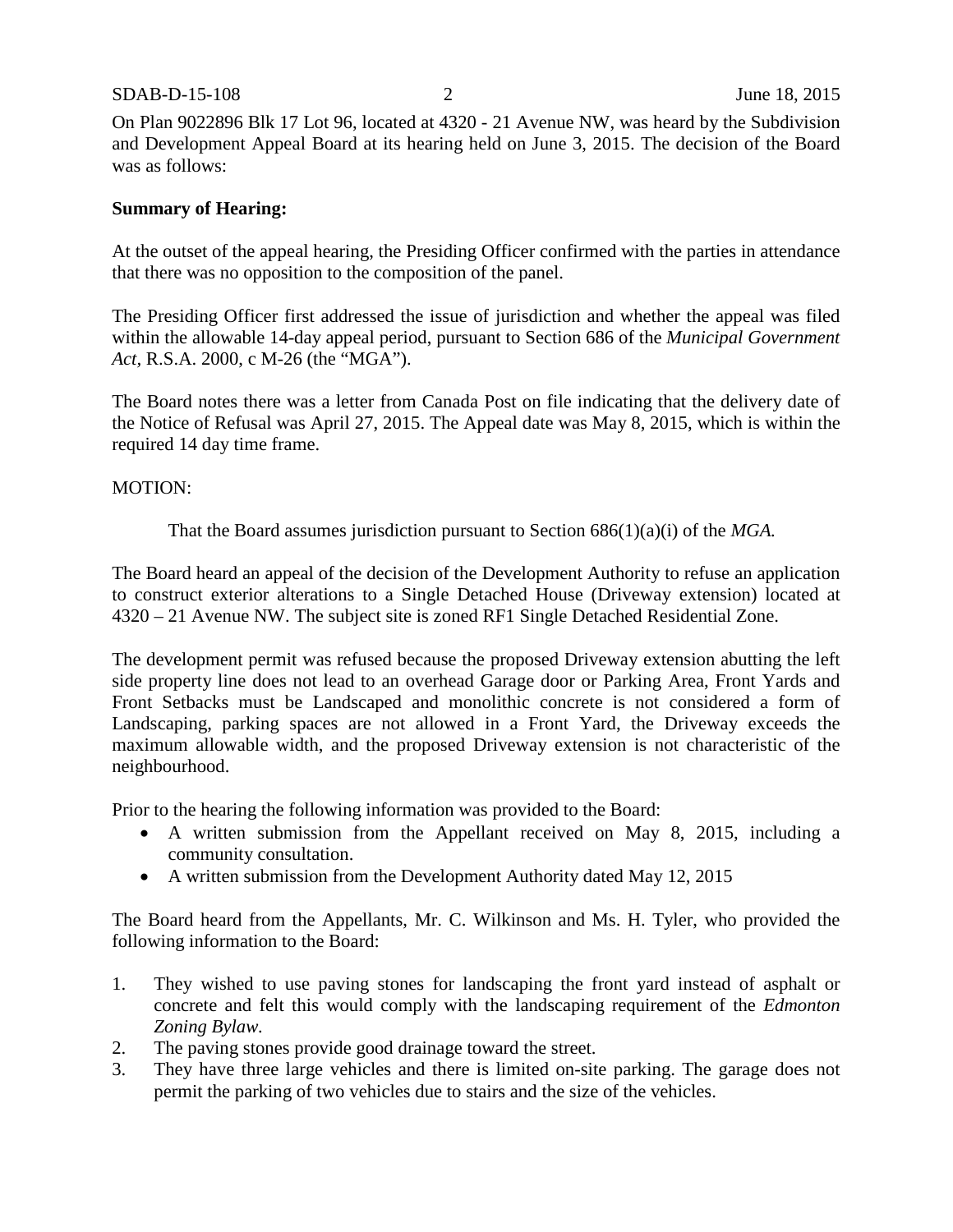- 4. The work schedules of the various residents at the home make the feasibility of tandem parking arrangements difficult; some of the residents are forced to park on the street causing congestion issues. Allowing parking on the paving stones would help with the parking situation.
- 5. They own a holiday trailer and would like to park it on-site from May to October. There is no other on-site space because there is no lane access. The trailer is stored off-site during the winter. They explored other options for trailer storage but felt this would be most cost effective.
- 6. City of Edmonton crews pile snow in the middle of the cul-de-sac turn around in the winter, causing additional parking problems.
- 7. A school bus enters the cul-de-sac to pick up children. More off-street parking would reduce congestion and accommodate the school bus.
- 8. The paving stone landscaping is easier to maintain and is more aesthetically pleasing.
- 9. They have obtained signatures in support of the proposed development from 11 of 13 neighbours within the 60 metre notification area.
- 10. They provided a photograph, marked "Exhibit A", of the completed paving stone area.

Mr. C. Wilkinson and Ms. H. Tyler provided the following responses to questions:

- 1. They are planning additional landscaping in the future.
- 2. The paving stones would not create any drainage problems for neighbours.
- 3. The area shown on the site plan is not correct and the paving stone area does not extend back into the Side Yard as shown.
- 4. Prior to installing the paving stones there was grass and one tree on the site.

The Board heard from Ms. K. Mark, representing the City of Edmonton Sustainable Development Department, who provided the following responses to questions.

- 1. She was not aware of any complaints that had been raised about the proposed development.
- 2. Paving stones are an acceptable form of landscaping.
- 3. Sometimes paving blocks that allow for grass growth are used for parking areas but this is not common in the City of Edmonton.
- 4. The double car garage and tandem parking on the driveway allow for 4 total parking spaces which she feels is adequate.

Mr. C. Wilkinson and Ms. H. Tyler made the following points in rebuttal:

- 1. They are willing to submit a landscaping plan that would show the actual limits of the existing paving stones.
- 2. They could provide pictures to demonstrate their parking problem in trying to get two vehicles into the garage.

#### **Decision:**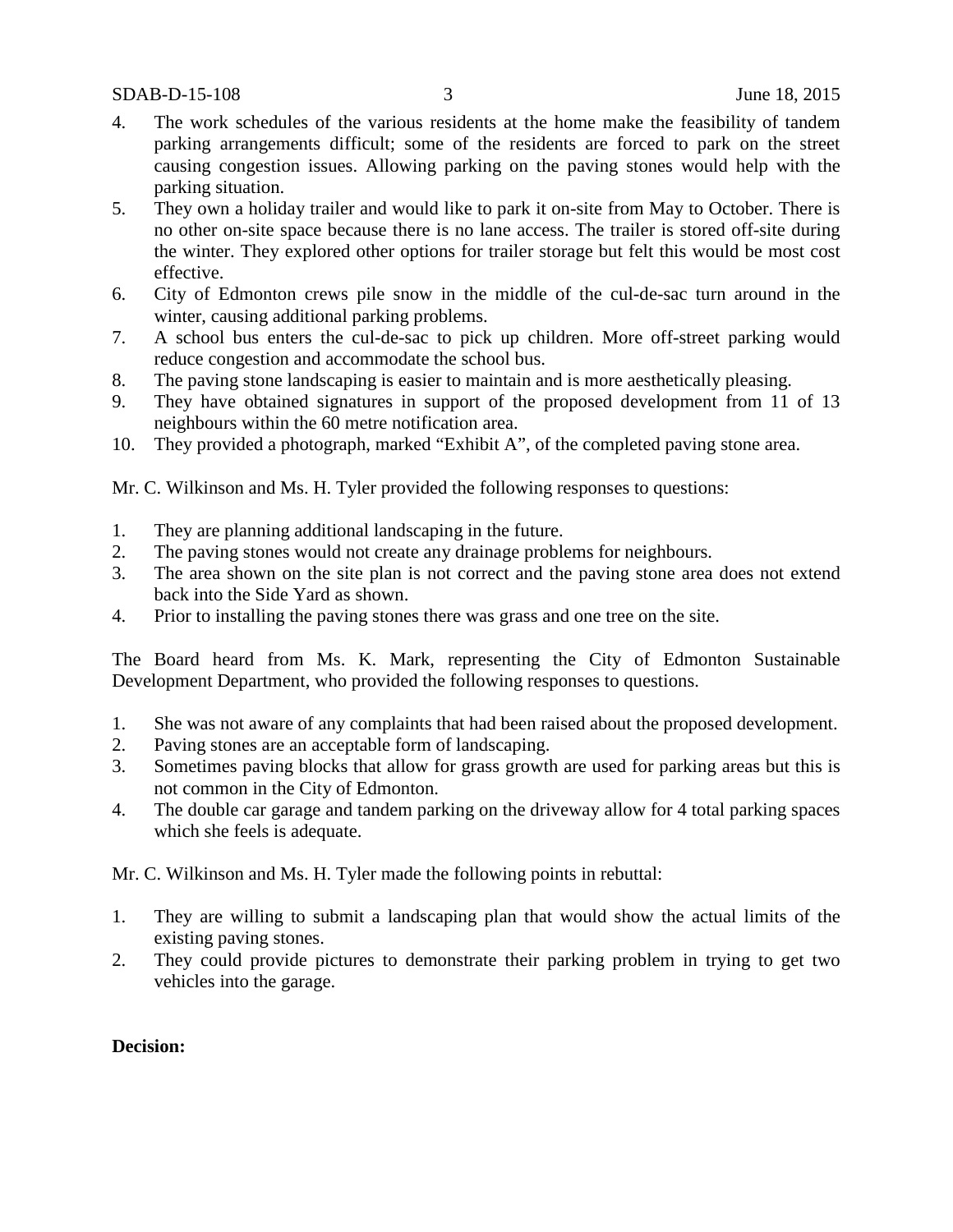The appeal is ALLOWED IN PART and the decision of the Development Authority is VARIED. The development is GRANTED with the following changes:

The Board indicates paving stones are an acceptable Landscaping material for the Front Yard; however parking vehicles shall not be permitted in that area.

## **Reasons for Decision:**

The Board finds the following:

- 1. The existing paving stone Landscaping is Accessory to Single Detached Housing and is a Permitted Use in the RF1 Single Detached Residential Zone, Section 110.2(4) of the *Edmonton Zoning Bylaw.*
- 2. Paving stones are an acceptable Landscaping material as per Section 6.1(55) of the *Edmonton Zoning Bylaw* and therefore not an extension of the existing Driveway.
- 3. Despite the consultation submitted indicating strong support from the surrounding neighbours the Board is not prepared to grant permission to allow parking in the required Landscaped Front Yard.
- 4. The Board cannot conclude that allowing parking in a Front Yard will not unduly interfere with the amenities of the neighbourhood nor materially interfere with or affect the use, enjoyment or value of neighbouring parcels of land.

#### Advisement:

Other possible acceptable on-site parking solutions may be available in the north Side Yard of the subject site.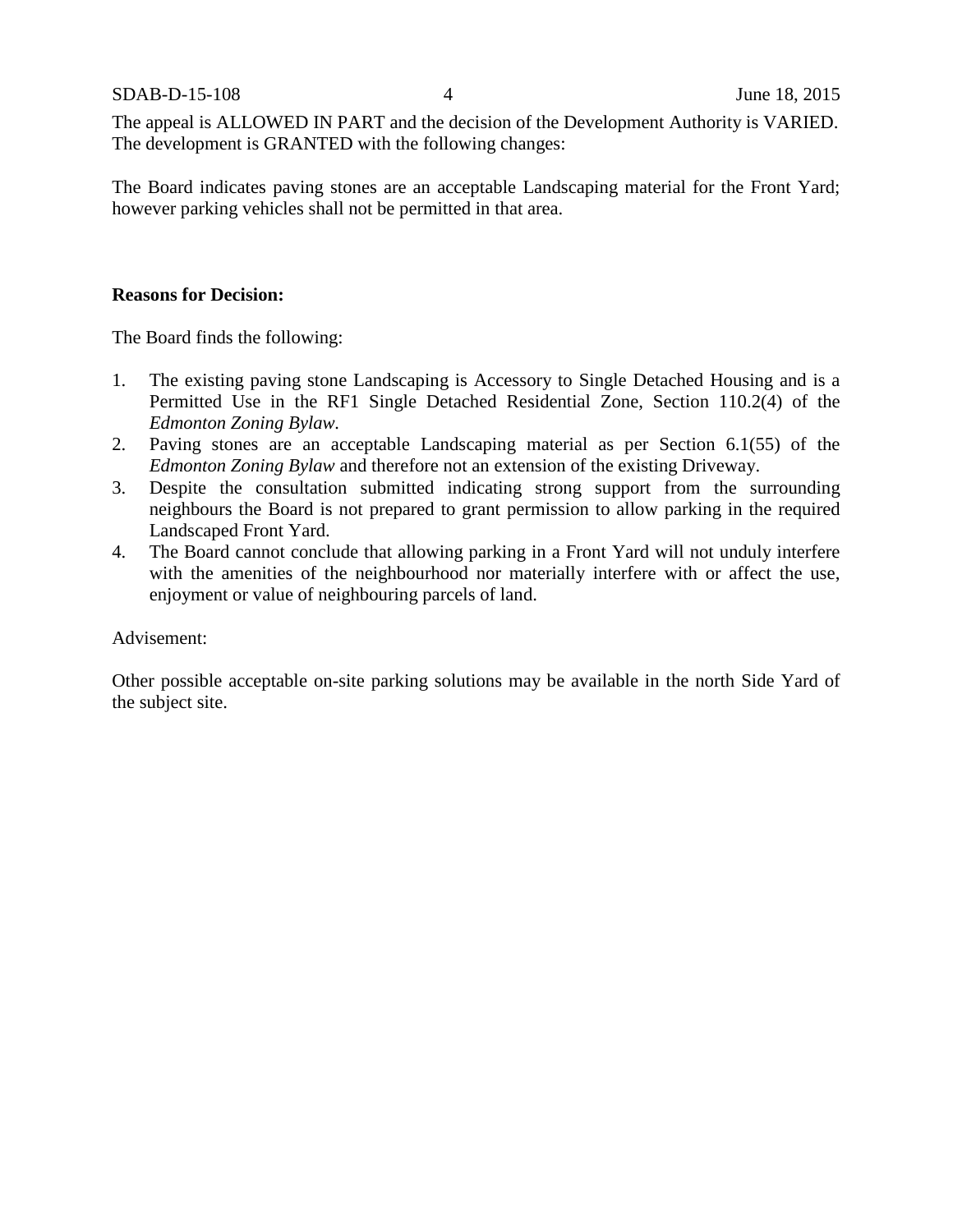#### **Important Information for the Applicant/Appellant**

- 1. This is not a Building Permit. A Building Permit must be obtained separately from the Sustainable Development Department, located on the  $5<sup>th</sup>$  Floor, 10250 – 101 Street, Edmonton.
- 2. Obtaining a Development Permit does not relieve you from complying with:
	- a) the requirements of the *Edmonton Zoning Bylaw*, other than those requirements have been relaxed or varied by a decision of the Subdivision and Development Appeal Board,
	- b) the requirements of the *Alberta Safety Codes Act*,
	- c) the *Alberta Regulation 204/207 – Safety Codes Act – Permit Regulation*,
	- d) the requirements of any other appropriate federal, provincial or municipal legislation,
	- e) the conditions of any caveat, covenant, easement or other instrument affecting a building or land.
- 3. When an application for a Development Permit has been approved by the Subdivision and Development Appeal Board, it shall not be valid unless and until any conditions of approval, save those of a continuing nature, have been fulfilled.
- 4. A Development Permit will expire in accordance to the provisions of Section 22 of the *Edmonton Zoning Bylaw, Bylaw 12800*, as amended.
- 5. This decision may be appealed to the Alberta Court of Appeal on a question of law or jurisdiction under Section 688 of the *Municipal Government Act*, R.S.A. 2000, c. M-26. If the Subdivision and Development Appeal Board is served with notice of an application for leave to appeal its decision, such notice shall operate to suspend the Development Permit.
- 6. When a decision on a Development Permit application has been rendered by the Subdivision and Development Appeal Board, the enforcement of that decision is carried out by the Sustainable Development Department, located on the 5th Floor, 10250 – 101 Street, Edmonton.

*NOTE: The City of Edmonton does not conduct independent environmental checks of land within the City. If you are concerned about the stability of this property for any purpose, you should conduct your own tests and reviews. The City of Edmonton, when issuing a development permit, makes no representations and offers no warranties as to the suitability of the property for any purpose or as to the presence or absence of any environmental contaminants on the property.*

> Mr. N. Somerville, Presiding Officer Subdivision and Development Appeal Board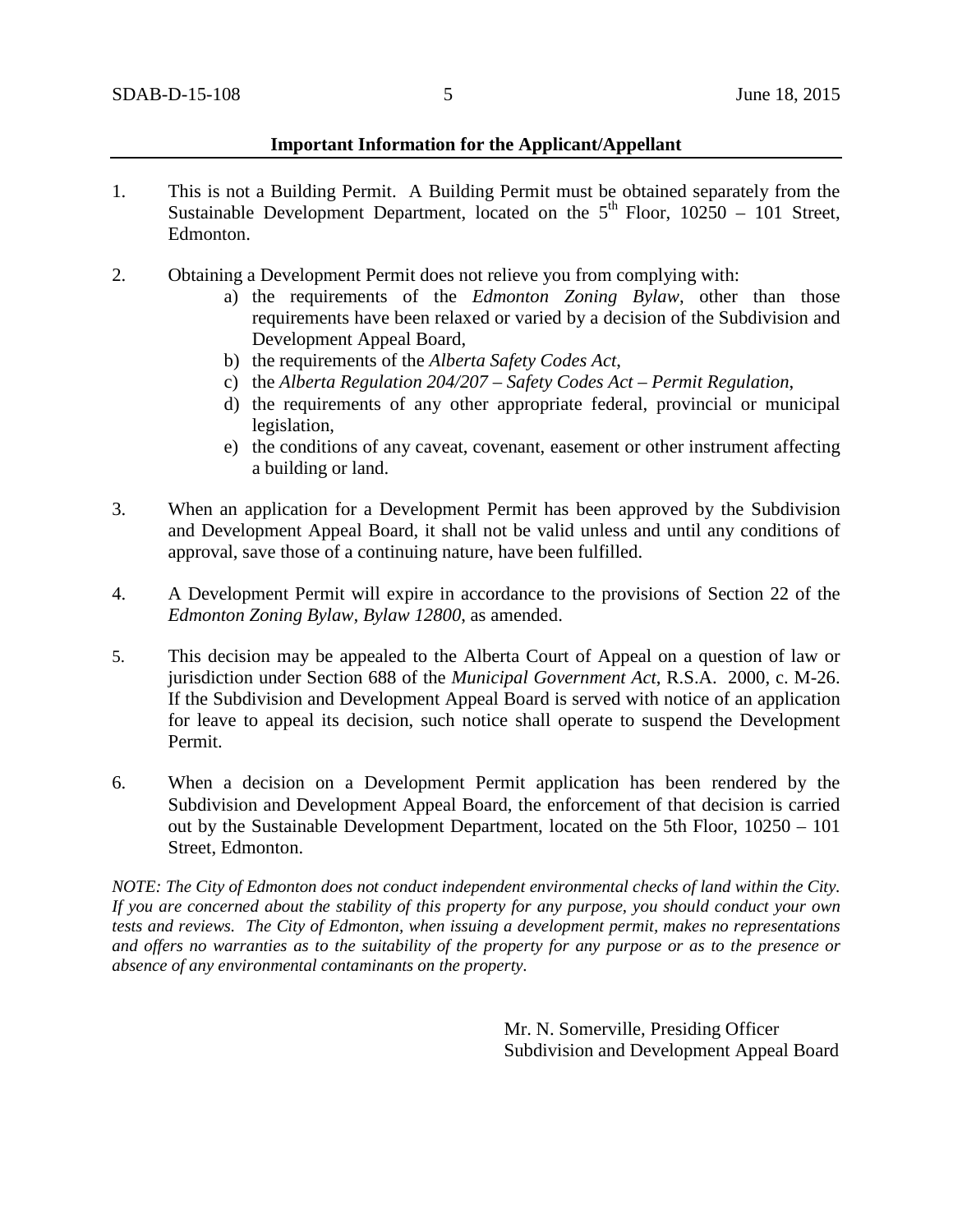# *Edmonton Subdivision and Development Appeal Board*

Churchill Building 10019 - 103 Avenue NW Edmonton, AB T5J 0G9 Phone: 780-496-6079 Fax: 780-577-3537 Email: sdab@edmonton.ca<br>Web: www.edmontonsdab www.edmontonsdab.ca

Date: June 18, 2015 Project Number: 169860415-001 File Number: SDAB-D-15-109

# **Notice of Decision**

This appeal dated May 11, 2015, from the decision of the Development Authority for permission to:

construct (1) Freestanding On-premises Sign (Rundle Park Condominiums)

on Condo Common Area (Plan CD14947), located at 10617 - 34 Street NW and Plan CD14947 Unit 20, located at 3307 - 107 Avenue NW, was heard by the Subdivision and Development Appeal Board at its hearing held on June 3, 2015. The decision of the Board was as follows:

# **Summary of Hearing:**

At the outset of the appeal hearing the Presiding Officer introduced the panel and asked if there was any opposition to the composition of the panel. Mr. Hachigian, one of the panel members, disclosed that he had previously worked with Ms. B. Noorman, who is representing the City of Edmonton Sustainable Development Department at this hearing. There was no opposition to the panel.

The Presiding Officer first addressed the issue of jurisdiction and whether the appeal was filed within the allowable 14-day appeal period, pursuant to Section 686 of the *Municipal Government Act,* R.S.A. 2000, c M-26 (the "MGA").

The Board notes there was a letter from Canada Post on file indicating that the delivery date of the Notice of Refusal was April 28, 2015. The Appeal date was May 5, 2015, which is within the required 14 day time frame.

# MOTION:

That the Board assumes jurisdiction pursuant to Section 686(1)(a)(i) of the *MGA.*

The Board heard an appeal of the decision of the Development Authority to refuse an application to construct (1) Freestanding On-premises Sign (Rundle Park Condominiums) located at 10617 – 34 Street NW / 3307 – 107 Avenue NW. The subject site is zoned RF5 Row Housing Zone and is located within the Mature Neighbourhood Overlay.

The Development Permit was refused because the proposed Sign does not comply with the regulations for Discretionary Signs in Sign Schedule 59A.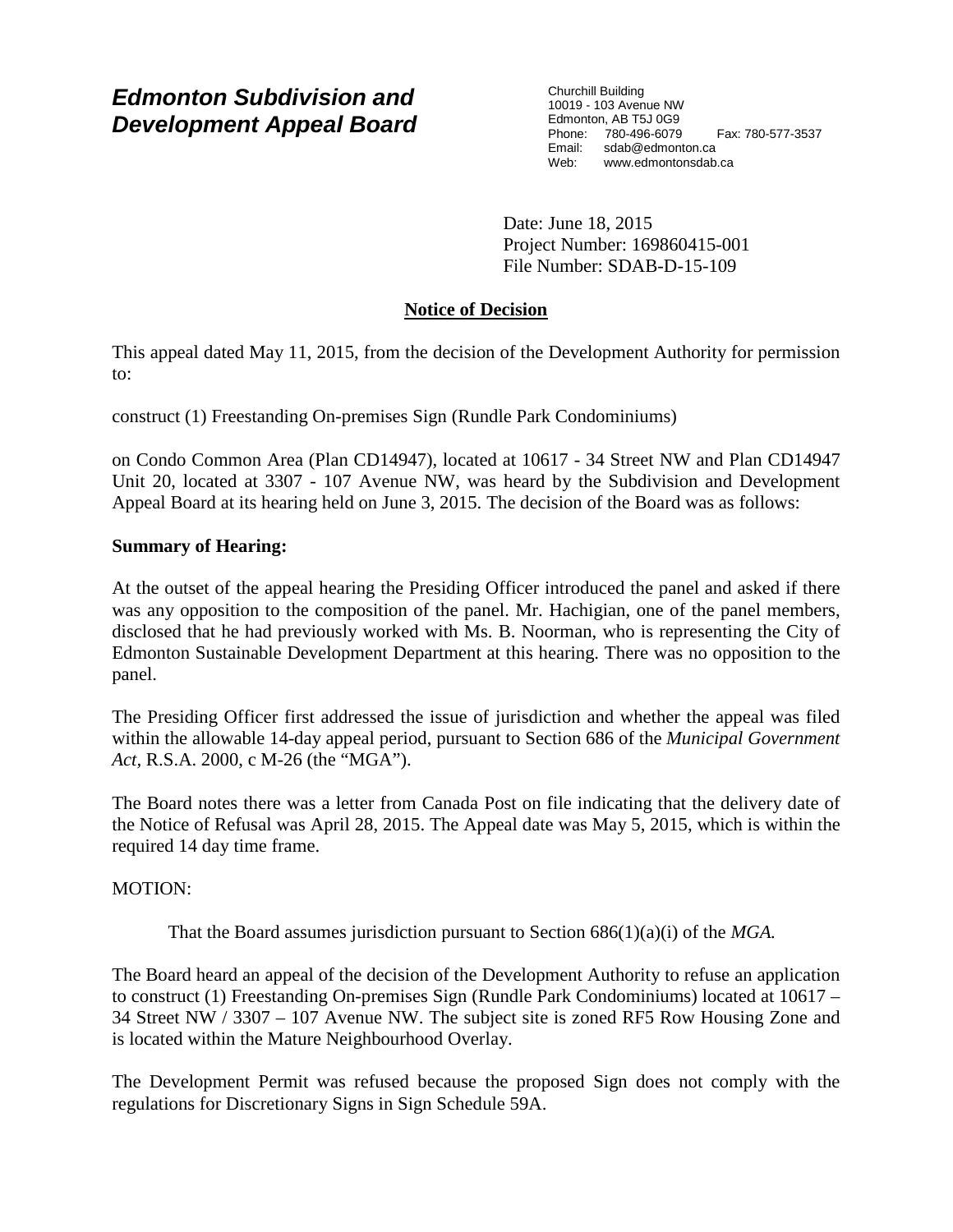Prior to the hearing the following information was provided to the Board:

- A written submission from the Appellant submitted through the on-line system.
- An on-line response from an affected party (supports development).

The Board heard from the Appellant, Ms. D. Wozniuk who provided the following information to the Board. She was accompanied by Ms. P. Johnson.

- 1. The Appellant's submission showed there were previously two Freestanding signs on the corner of the site. They were damaged by a windstorm in 2009 and had to be taken down.
- 2. She believes these signs were erected by other Condo Board members and they are needed to identify the complex for delivery drivers, contractors, EMS, etc.
- 3. The sign she proposes meets the colour scheme of the development and enhances the community.

Ms. D. Wozniuk provided the following responses to questions:

- 1. She believes the original sign for the property was erected approximately 20 years ago.
- 2. She e-mailed the other residents in the complex and received e-mail support from a few residents. One resident, Ms. Johnson, attended the hearing to show her support. She also received an e-mail of support from an off-site property manager.
- 3. She referred to a photo of another condominium project kitty corner to her complex (Trade Winds) which has a sign similar in style and design.
- 4. The proposed sign will be erected in the exact same location as the previous signs.

The Board heard from Ms. B. Noorman, representing the City of Edmonton Sustainable Development Department, who provided the following information:

- 1. She could grant a variance if this Freestanding On-premises Sign were a non-residential site. Other criteria for discretionary signs are not met as the site does not contain a Show Home, Residential Sales Centre or a Religious Assembly.
- 2. No permit is necessary for an address sign or Fascia On-premises Sign as per Section 12.2 of the *Edmonton Zoning Bylaw*.
- 3. She must follow the current regulations of the *Edmonton Zoning Bylaw*. There is no provision for the replacement of existing signs.
- 4. She did not research the property to determine if there were any permits issued for previous signs.
- 5. She did not have the authority to grant a variance for this sign because it does not meet the criteria of the *Edmonton Zoning Bylaw*.
- 6. Schedule 59A of the *Edmonton Zoning Bylaw* does not include this type of Freestanding On-premises Sign.
- 7. Signs are not allowed on a developed site in this zone.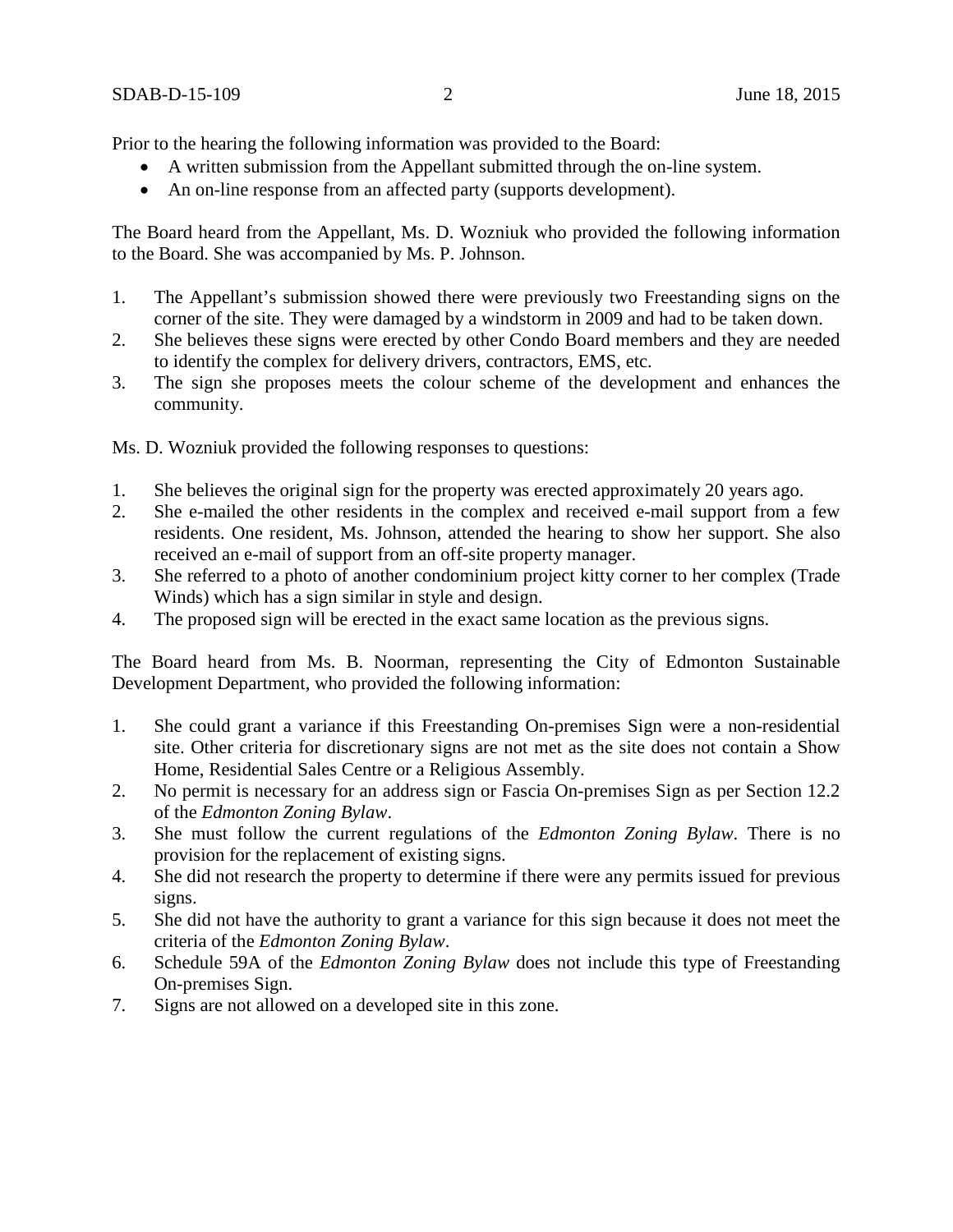Ms. D. Wozniuk made the following points in rebuttal:

- 1. She was willing to re-design the sign if the size was an issue.
- 2. A neighbouring condominium (Trade Winds) has a sign that is slightly smaller.
- 3. The sign is essential for identification as this is a corner site.
- 4. This is a non-profit condominium and there are no employees.

## **Decision:**

The appeal is ALLOWED and the decision of the Development Authority is REVOKED. The development is GRANTED as applied for to the Development Authority.

## **Reasons for Decision:**

The Board finds the following:

- 1. Freestanding On-Premises Signs is a Discretionary Use in the RF5 Row Housing Zone, Section 160.3(14) of the *Edmonton Zoning Bylaw.*
- 2. Other than the fact that the proposed development is in a residential zone, the proposed Sign does fully comply with all of the regulations contained in Schedule 59A.3 of the *Edmonton Zoning Bylaw*, including the Height and Sign Area.
- 3. Evidence was provided of similar Freestanding, On-premise Signs on residential sites in the area.
- 4. The Board received written and verbal support for the proposed Sign.
- 5. No one appeared in opposition and no letters of opposition were received.
- *6.* The proposed Sign abides by all of other regulations under the RF5 Row Housing Zone and the Mature Neighbourhood Overlay of the *Edmonton Zoning Bylaw.*
- 7. The Board finds that the proposed development will not unduly interfere with the amenities of the neighbourhood nor materially interfere with or affect the use, enjoyment or value of neighbouring parcels of land.

## **Important Information for the Applicant/Appellant**

- 1. This is not a Building Permit. A Building Permit must be obtained separately from the Sustainable Development Department, located on the  $5<sup>th</sup>$  Floor, 10250 – 101 Street, Edmonton.
- 2. Obtaining a Development Permit does not relieve you from complying with:
	- a) the requirements of the *Edmonton Zoning Bylaw*, insofar as those requirements have not been relaxed or varied by a decision of the Subdivision and Development Appeal Board,
	- b) the requirements of the *Alberta Safety Codes Act*,
	- c) the *Alberta Regulation 204/207 – Safety Codes Act – Permit Regulation*,